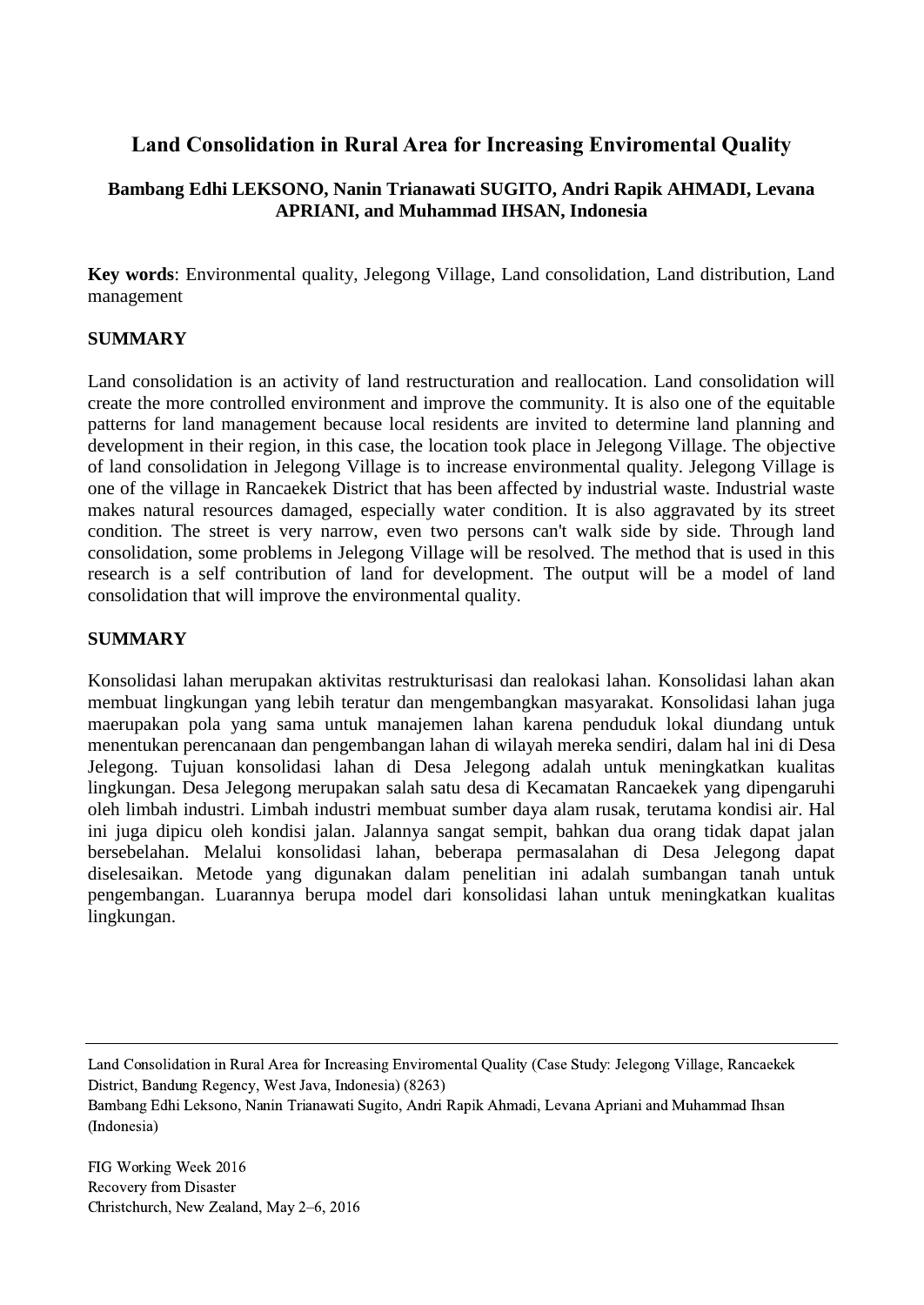# **Land Consolidation in Rural Area for Increasing Enviromental Quality**

### **Bambang Edhi LEKSONO, Nanin Trianawati SUGITO, Andri Rapik AHMADI, Levana APRIANI, and Muhammad IHSAN, Indonesia**

### **1. INTRODUCTION**

#### **1.1 Backgrounds**

Uncontrolled population growth has affected the increasing of slum amount, especially in big city. Slum amount is crutial problem that related to settlement procurement for low economical community in developed country. Through this research, the researchers offer a solution, it is a rural land consolidation that is executed participatory for increasing environment quality and land value.

To overcome slum problem, it is needed a solition that related to settlement procurement and reallocation, thus environment and location of settlement will be getting better. Land consolidation is a step of region reallocation that is done participatory and has objective to increase quality and value in a region Land consolidation is one of the method or solution that can overcome slum problem.

Land consolidation is an activity that is done by community. Thus, the community role is important in this step, before reallocating, it is done by some steps that related to land consolidation. Step is preparation, data collection, and restructuring. In this research, land consolidation method is applied in slum area in Jelegong Village, Rancaekek District. Jelegong Village is suitable for land consolidation because there is slum location that aggravated by bad environmental condition, especially because industrial waste that destroys natural resources. This condition has been going on for so long and until now it is still has not found the solution.

#### **1.2 Objectives**

Land consolidation is objected to make reallocation plan mode of Jelegong Village through socialization to community about the importance of land consolidation. By doing land consolidation in Jelegong Village, it is hoped that community can get the great benefit, especially in environmental reconstruction.

#### **2. LITERATURE REVIEW**

#### **2.1 Slum**

In big cities, there are always slums area, the happening of slum is caused by uncontrolled urbanization. According to Law No. 4 Article 22 of 1992 on Housing and Settlement: Slum is

Land Consolidation in Rural Area for Increasing Enviromental Quality (Case Study: Jelegong Village, Rancaekek District, Bandung Regency, West Java, Indonesia) (8263)

Bambang Edhi Leksono, Nanin Trianawati Sugito, Andri Rapik Ahmadi, Levana Apriani and Muhammad Ihsan (Indonesia)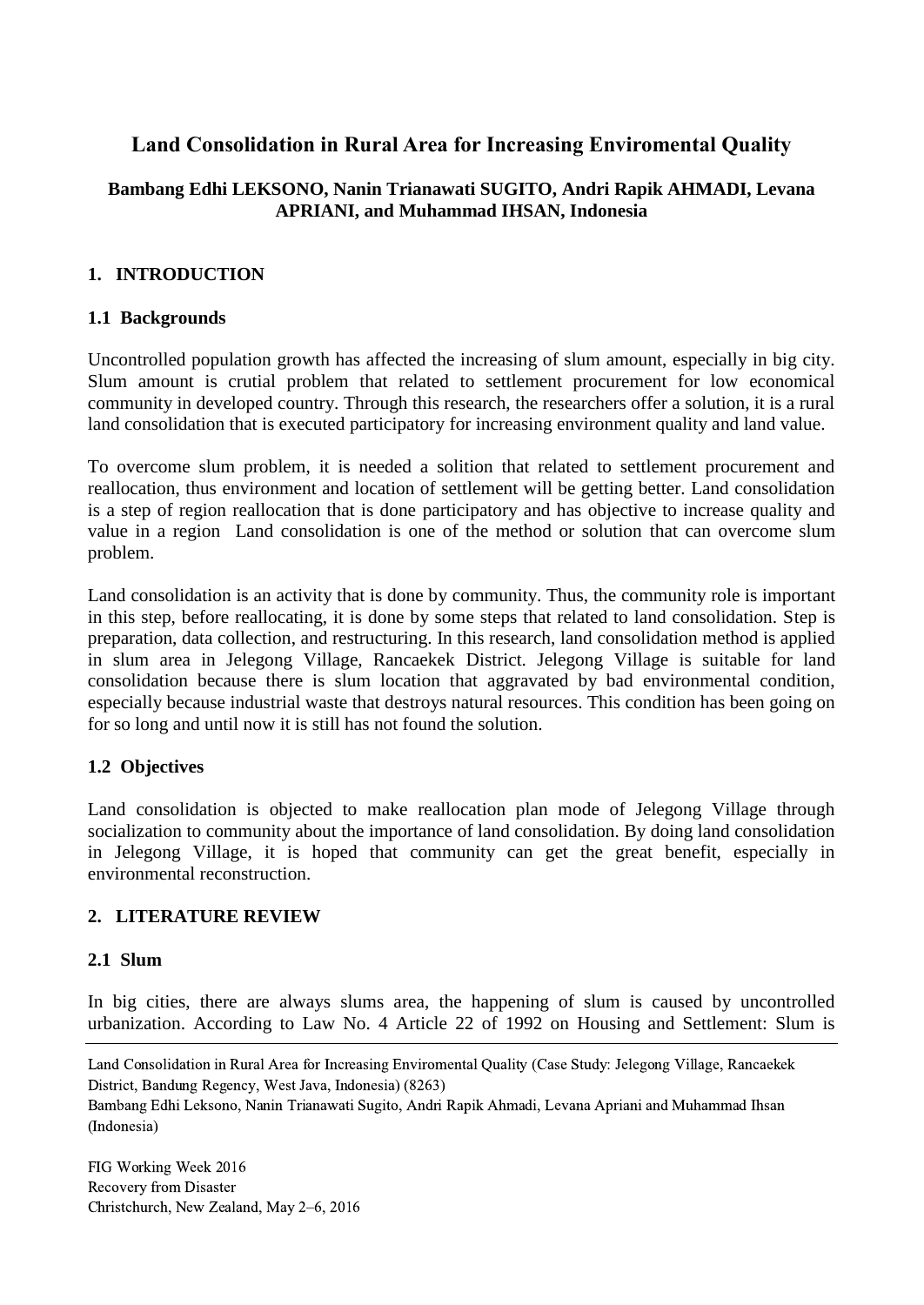settlement that uninhabitable because it is not in accordance with land planning/ zoning, high building denity in limited area, prone of social and physical disease, low quality of building, unserved by adequate environmental infrastructure, and endanger continuity of life and its inhabitants.

According to Johan Silas, slum can be defined into two parts, first is thearea that the formation because of limitations of city to accomodate city development, thus resulting competition of using urban lands. While the high density settlement is the embryo of slum. Second is area that spreading locations geographically is pressedb by city development which was good first, then becoming slum slowly. The cause is economic stagnation of social mobility (Setiani, 2010).

Slum can cause continuity problem, in addition to an effect on the health and quality of slum community's life, problem of safety and hygiene of urban environment ralted to slum. In general problems that often occur in slum are as follow.

- a. Size of buliding is very narrow, it is not qualify standart of inhabitable building
- b. The house which coincide with another make slum area prone to fire
- c. Road is narrow and inadequate
- d. Unavaibility of drainage network
- e. Lack of clean water supply
- f. Electrical network is chaotic
- g. Sanitary facilities is inadequate

### **2.2 Land Consolidation**

Definition of land consolidation according to Regulation of National Land Agency Head No.4 of 1991 is land regulatory about restructuring of land tenure and use also acquisition effort for development, to increase environmental quality, and natural resources preservation by involving community participation. Conceptually, land consolidation us amed at some of following.

- a. Combining scattering and uncontrolled land systematically according to land zoning
- b. Distributing of existing consolidated land to land owner proportionally
- c. Adjusting the shape and location of land parcel ownersihip

Land consolidation generally is done in rural and agriculture area. Land consolidation, for the first time, was found in Europe around 14th century, this activity was often used to resolve land issues, especially in dispersed are. Besides, land consolidation had a major role in improving the quality and quantity of agricultural production in an area (Demetriou, 2012). Land consolidation contains two main components, there are land reallocation and spatial planning.

Principles that contained in land consolidation are 1) build without displacing; 2) dvelopment activity from people, by people, to people; 3) Carried out by mutual agreement (consensus); 4) Provision of lands through LDFD (Land Donation for Development); 5) Development is financed throught Land Replacement of Development Fee (LRDF); 6) Transparency; 7) Justice; 8) The

Land Consolidation in Rural Area for Increasing Enviromental Quality (Case Study: Jelegong Village, Rancaekek District, Bandung Regency, West Java, Indonesia) (8263)

Bambang Edhi Leksono, Nanin Trianawati Sugito, Andri Rapik Ahmadi, Levana Apriani and Muhammad Ihsan (Indonesia)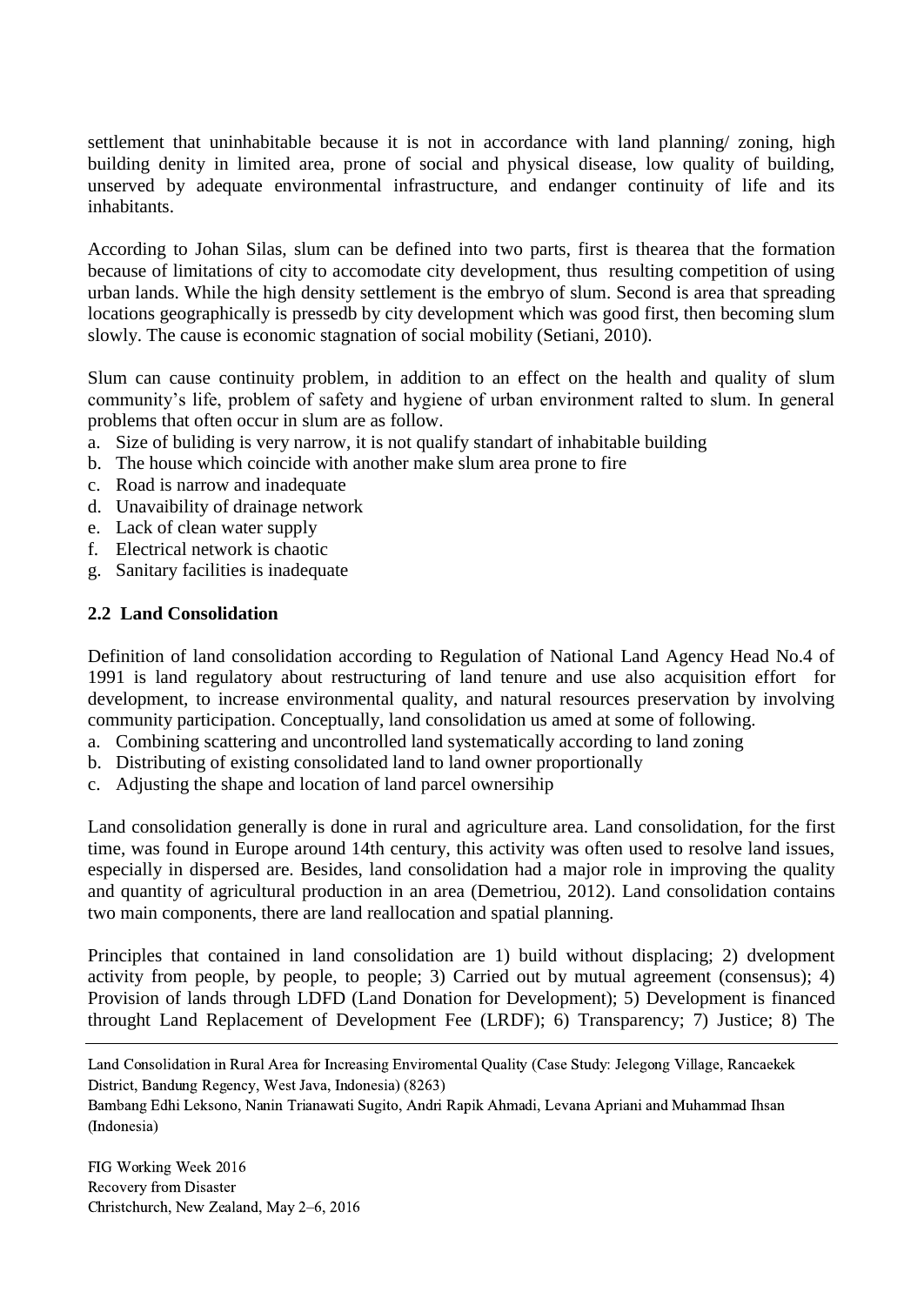certainty of land right with orderly environment. Basically, the principles of land consolidation is community-oriented, thus it is needed coordination step between citizens to consolidate land.

# **3. METHODOLOGY**

The execution of land consolidation to overcome slum problem is done by some steps. Generally, method that us dine in land consolidation is qualitative and quantitative methods. These two methods is done to get a solution of land consolidation that community-oriented with field data. Land consolidation consists of three steps.

### **3.1 Preparation**

Preparation step consists of location searching and counseling.

- 1) Location searching is an initial step of land conslidation. In this research, it is chosen Jelegong Village, Rancaekek District. The reason behind this location is Jelegong Village can be categorized as slum, it is aggravated by bad environmental condition because industrial waste that destroy natural resources. This condition has been going on for long time and has not found any solution. The easyness level of location reaching is one of the reason too. Jelegong Village is close to the highway, thus the location is easy to reach and very strategic.
- 2) Counseling is done dirctly to community that will be land consolidation participants in Jelegong Village. Counselung is provided to potential participants with the intention that they will understand the benefit of land consolidation, also they are willing to participate actively in its implementastion.

#### **3.2 Data Collection**

Data collection step is aimed to get data and information that related to land consolidation demographic and area, also supporting documents. Data collection consists of five steps.



Land Consolidation in Rural Area for Increasing Enviromental Quality (Case Study: Jelegong Village, Rancaekek District, Bandung Regency, West Java, Indonesia) (8263)

Bambang Edhi Leksono, Nanin Trianawati Sugito, Andri Rapik Ahmadi, Levana Apriani and Muhammad Ihsan (Indonesia)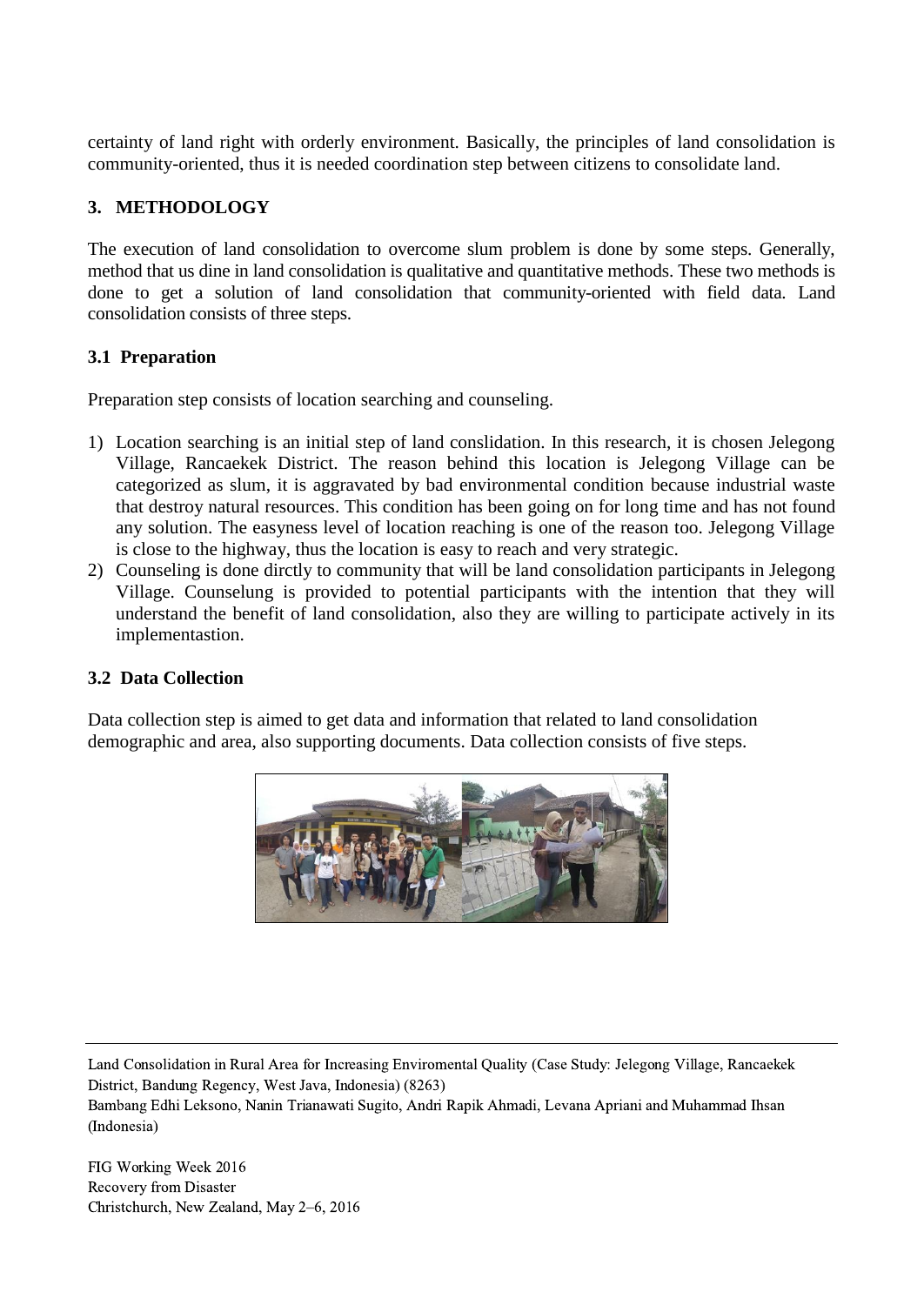

**Figure 1 Data Collection**

- 1) Land ownership subject and object identification in potential location, it is identification of land ownership, land tenure, and land history.
- 2) Surveying and mapping.
- 3) Surveying and mapping the circumstation that results land circumstation map
- 4) Surveying and mapping the details that results parcel land map that draws all size, shape, and position of each land
- 5) Topographic surveying and land use mapping

#### **3.3 Restructuring**

Restructuring is the main step of land consolidation. Restructuring the area of land consolidation refers to spatial data (map) and demographic data. The distribution of consolidated land refers to LDFD. Besides restructruing, it is added some public facilities to support community life. After land consolidation model is obtained, then there is socialization that related with outcome, demarcation of land, and certification.



**Figure 2 Socialization**

#### **4. RESULT**

Land Consolidation in Rural Area for Increasing Enviromental Quality (Case Study: Jelegong Village, Rancaekek District, Bandung Regency, West Java, Indonesia) (8263)

Bambang Edhi Leksono, Nanin Trianawati Sugito, Andri Rapik Ahmadi, Levana Apriani and Muhammad Ihsan (Indonesia)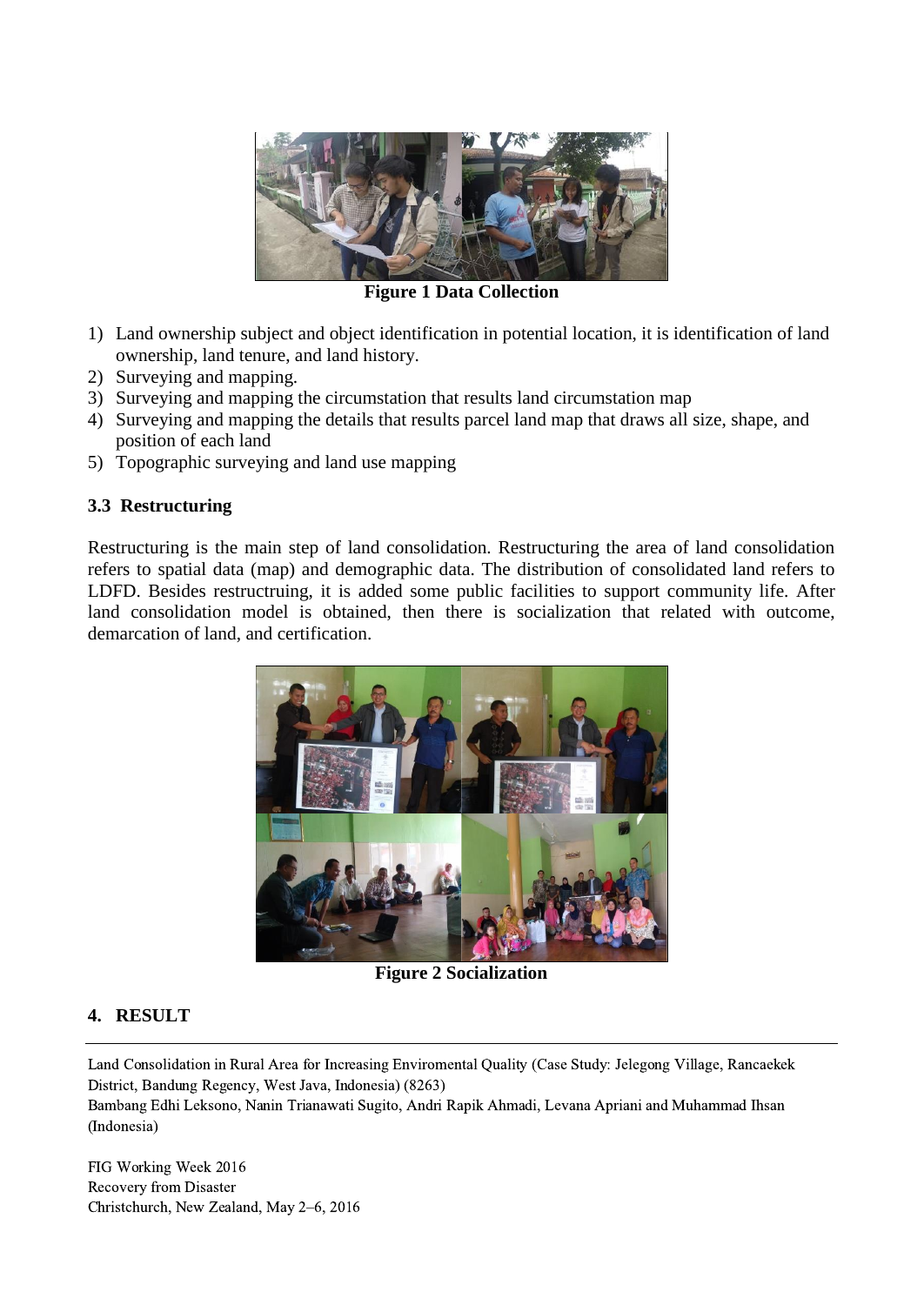Land consolidation is closely related to land owned by participants. Land consolidation will give significant impact on land rights. Therefore, since the beginning of location determination planning, it must be known and approved by land owner. Related to that, land consolidation should provide protection of participants' land rights.

Protection of participant's land rights will be analyzed the socialization relationship prior to implementation of land consolidation to participants, then participation of land consolidation and consensus to determine new parcel design, with protection of land rights. The survey itself is done by spreading questionnaires to residents of Neighborhood (RT) 03 Commune (RW) 07, Jelegong Village, Rancaekek District. Result that obtained from field survey is shown in the figur 3, which is the distribution of houses that located in Neighborhood (RT) 03 Commune (RW) 07, Jelegong Village, Rancaekek District.



PETA PERSIL TANAH RT 03 RW 07 DESA JELEGONG KECAMATAN RANCAEKEK

**Figure 3 Distribution of RT 03 RW 07 Jelegong Village Land Parcels**

Public facilities in RT 03 RW 07 Jelegong Village are only mosque and field, field is not in form of sport facility, it is only existing land of former house that has been destroyed and razed to the ground. According to questionnaire, people complained and are not satisfied with the narrowness of road.

Land Consolidation in Rural Area for Increasing Enviromental Quality (Case Study: Jelegong Village, Rancaekek District, Bandung Regency, West Java, Indonesia) (8263)

Bambang Edhi Leksono, Nanin Trianawati Sugito, Andri Rapik Ahmadi, Levana Apriani and Muhammad Ihsan (Indonesia)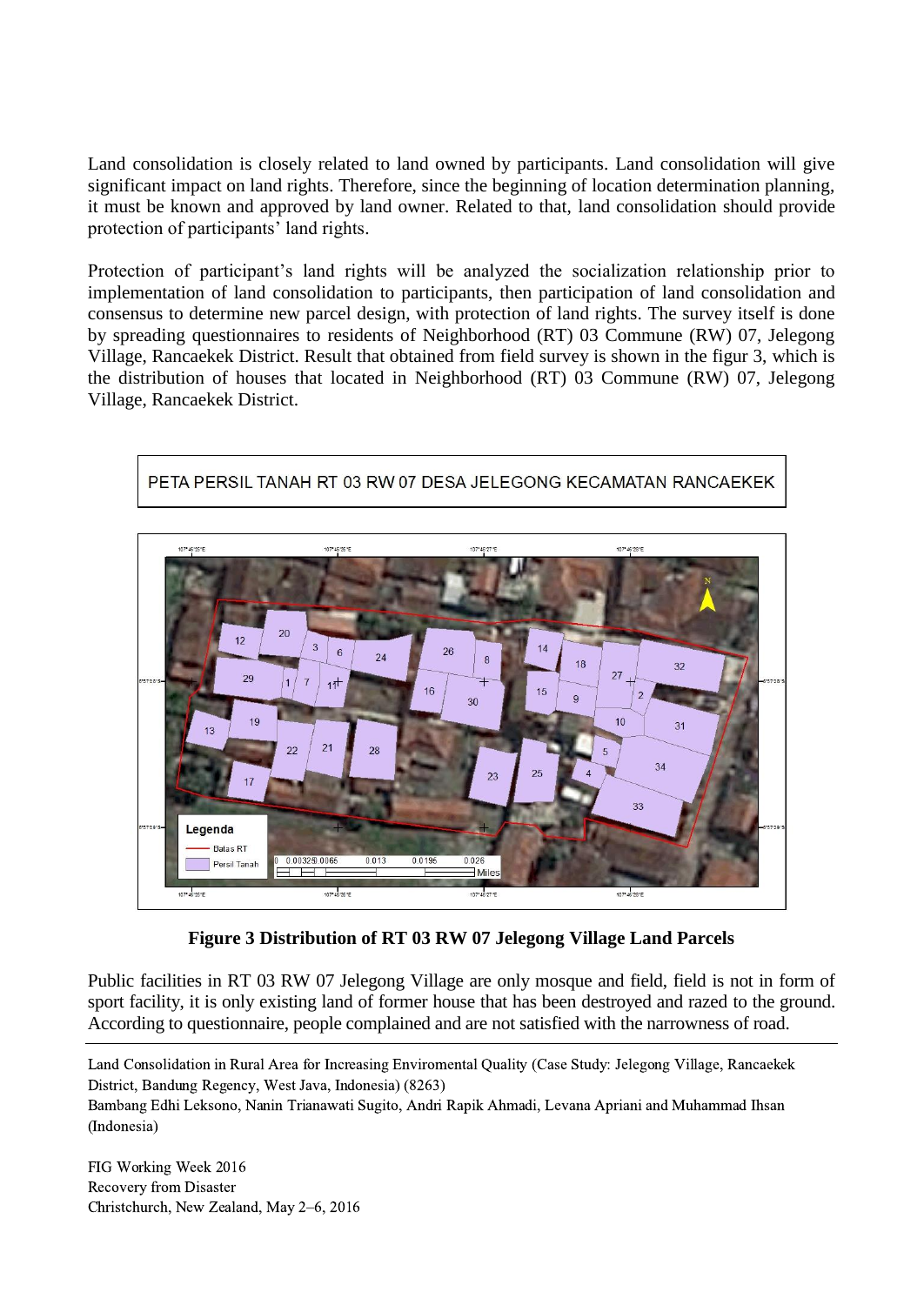After survey and data collecting, data processing is done to make land consolidation design in RT 03 RW 07 Jelegong Village. To get area of consolidated land, the calculation method will use LDFD with adding public faciliteis and LRDF. Calculation method of LDFD is shown as following.

> $\%$ LDFD  $=$ Additional of Public Facilities dan LRDF Location Area + Existing Public Facilities  $\times$  100% ... 1)

After calculation with LDFD equation, the result is shown in table 1.

| Table 1 Land Distribution for Consolidation |                       |              |              |                  |               |
|---------------------------------------------|-----------------------|--------------|--------------|------------------|---------------|
| N <sub>o</sub>                              | Land Use              | Area $(m^2)$ |              | Area             | Explanation   |
|                                             |                       | Existing     | <b>Needs</b> | Difference       |               |
|                                             | <b>ROAD</b>           | 1.747        | 1.953        | $-206$           | Road widening |
| $\overline{2}$                              | <b>PARK</b>           | -            | 230          | $-230$           | Not exist     |
| 3                                           | <b>SPORT FACILITY</b> | 200          | 230          | $-30$            | Widening      |
| $\overline{4}$                              | <b>LRDF</b>           |              | 300          | $-300$           | Not exist     |
| 5                                           | <b>MOSQUE</b>         | 312          | 312          | $\overline{0}$   | Exist         |
| 6                                           | <b>LAND PARCELS</b>   | 2.554        | 1.788        | 766              |               |
|                                             | <b>TOTAL</b>          | 4.813        | 4.813        | $\boldsymbol{0}$ |               |

**Table 1 Land Distribution for Consolidation**

Using the result of calculation, the researchers make land consolidation design that shown in figure 4.



Land Consolidation in Rural Area for Increasing Enviromental Quality (Case Study: Jelegong Village, Rancaekek District, Bandung Regency, West Java, Indonesia) (8263)

Bambang Edhi Leksono, Nanin Trianawati Sugito, Andri Rapik Ahmadi, Levana Apriani and Muhammad Ihsan (Indonesia)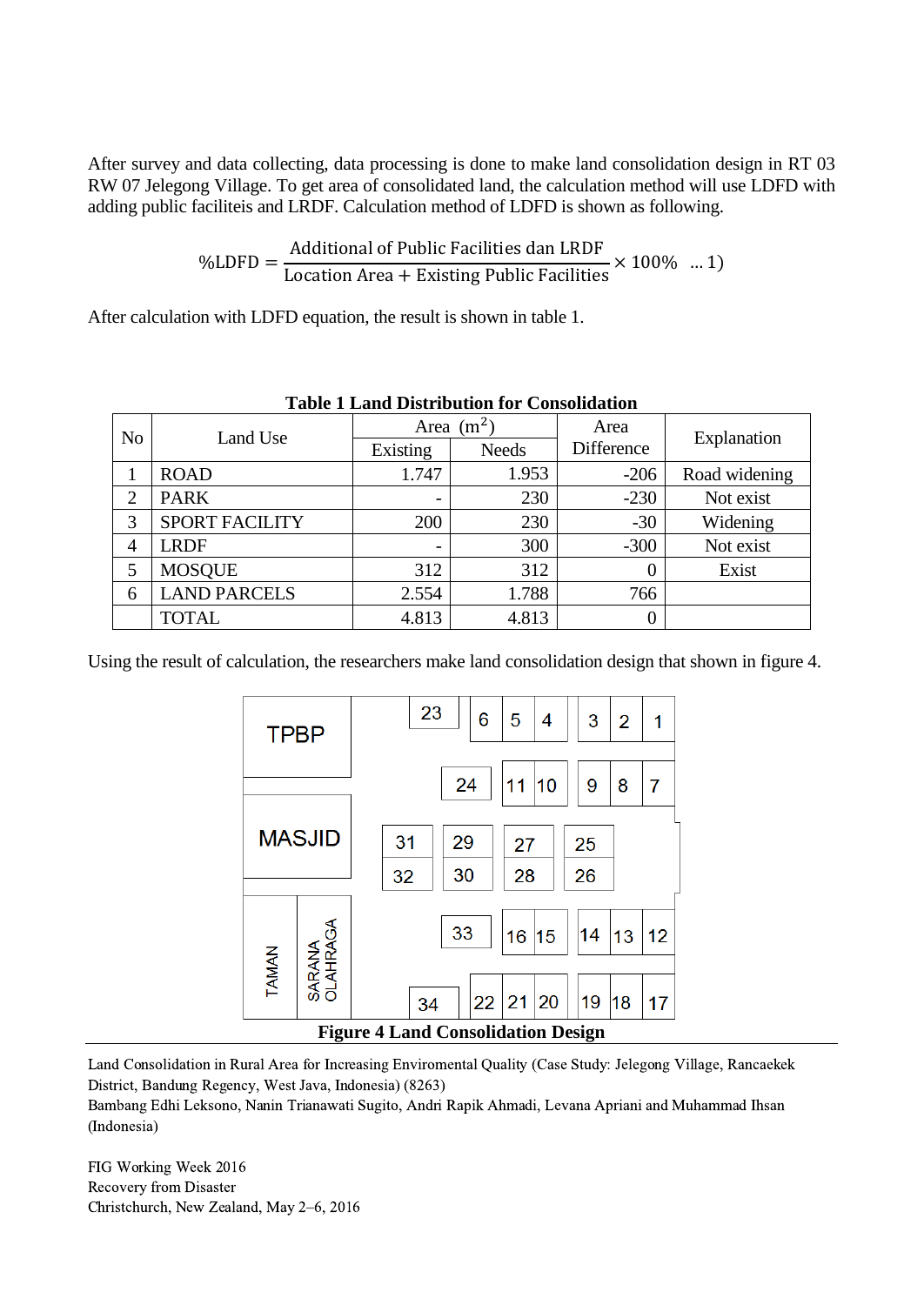From that design, it is added public facilities, such as, park, sport facilities, and LRDF that used to pay the implementation of land consolidation that equivalent with land. Besides 2D design, it is also made land consolidation design in 3D. This 3D design is ease the community to see impact of land consolidation. 3D design is shown in figure 5.



**Figure 5 Land Consolidation Design in 3D**

# **5. CONCLUSION**

Slum problem can be tackled by land consolidation. According to calcualtion of land consolidation in Jelegong Village, it is obtained restructuring of settlement and adding public facilities to support public activities. Total existing location is  $4.813 \text{ m}^2$  with lack of road and absence of park. After consolidation, it is hoped that the initial area remains the same, but there are some changes in every land use area and layout, also adding public facilities, such as LRDF of 230 m<sup>2</sup> and park of 230 m<sup>2</sup>, even there is decreasing of land parcels area up to  $76 \text{ m}^2$ . Generally, land consolidation creates layout change of environment and resolve slum problem.

## **REFERENCES**

- Basri, H (2010). Model Penanganan Permukiman Kumuh Studi Kasus Permukiman Kumuh Kelurahan Pontap Kecamatan Wara Timur Kota Palopo.
- BPN. (2010, September 5). Konsolidasi lahan. Berita dipublikasikan di http://bpn16.wordpress.com/2010/09 /05/konsolidasi-tanah/. Retrieved 4,28, 2014
- Demetriou, D. (2014). The Development of an Integrated Planning and Decision Support System (IPDSS) for Land Consolidaton. Leeds: Springer.
- Kepala Badan Pertanahan Nasional. Peraturan Kepala Badan Pertanahan Nasional Nomor 4 Tahun 1991 tentang Konsolidasi lahan

Land Consolidation in Rural Area for Increasing Enviromental Quality (Case Study: Jelegong Village, Rancaekek District, Bandung Regency, West Java, Indonesia) (8263)

Bambang Edhi Leksono, Nanin Trianawati Sugito, Andri Rapik Ahmadi, Levana Apriani and Muhammad Ihsan (Indonesia)